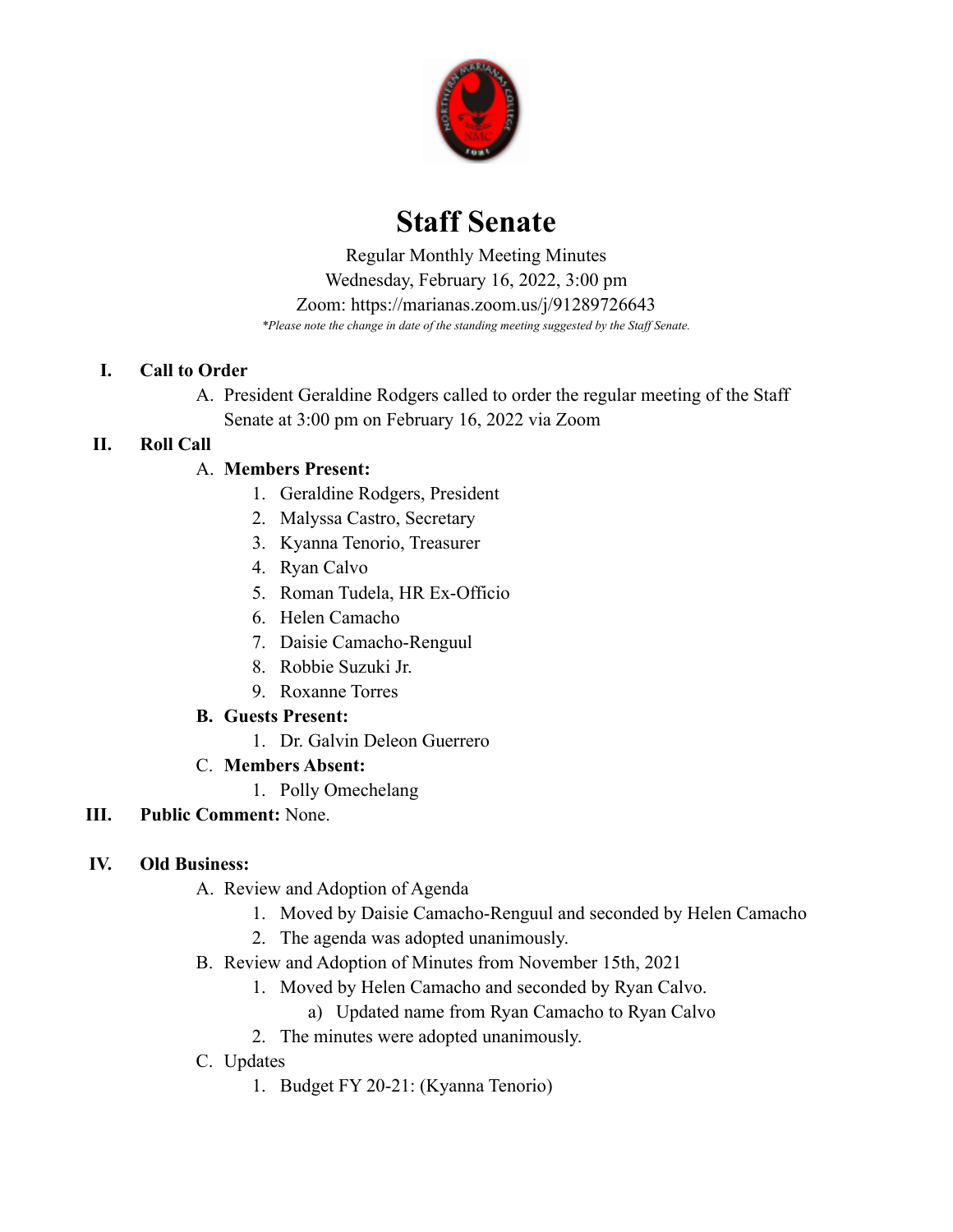

- a) \$150 under supplies
- b) \$1462.50 under other
- c) \$150.00 Bolis
- d) \$385.03 Joeten
- 2. Executive Committee: (Geri)
	- a) SOP for COVID-19 e-assembly
- 3. Policy Committee: Staff of the Quarter (Ryan Calvo)
	- a) Staff of the Quarter
		- (1) 1st Quarter 2022
		- (2) Ryan will have an update on a later date.
- 4. Ad Hoc (Roxanne Torres)
	- a) January Coffee Connection was a success.
- 2 more Coffee Connections during April and July.
- 1 appreciation event in May.
- 1 Handoff event (passing the baton) from current senators to new senators in July.

#### **V. New Business**

- A. Climate Survey
	- 1. Will be shared to the leadership team as well.
	- 2. Results
		- a) Glows
		- b) Grows
		- c) Needs
- B. Spring 2022 Assembly
	- 1. Address concerns from Climate Survey
	- 2. Game
	- 3. Departments present on March 3rd at 10am.
		- a) Inform the departments
			- (1) Ms. Geri will be sending the email out.
		- b) Talking Points
		- c) Template
		- d) Ms. Helen suggested having OIA go first so they can showcase the golf tournament to go first.
		- e) The details for the assembly will be sent out via email before the assembly.

#### **VI. Announcements**

A. Spring Assembly: Thursday, March 3rd at 10am

1. <https://marianas.zoom.us/j/81084038409>

B. Monthly Meeting: Wednesday, March 16th at 3pm